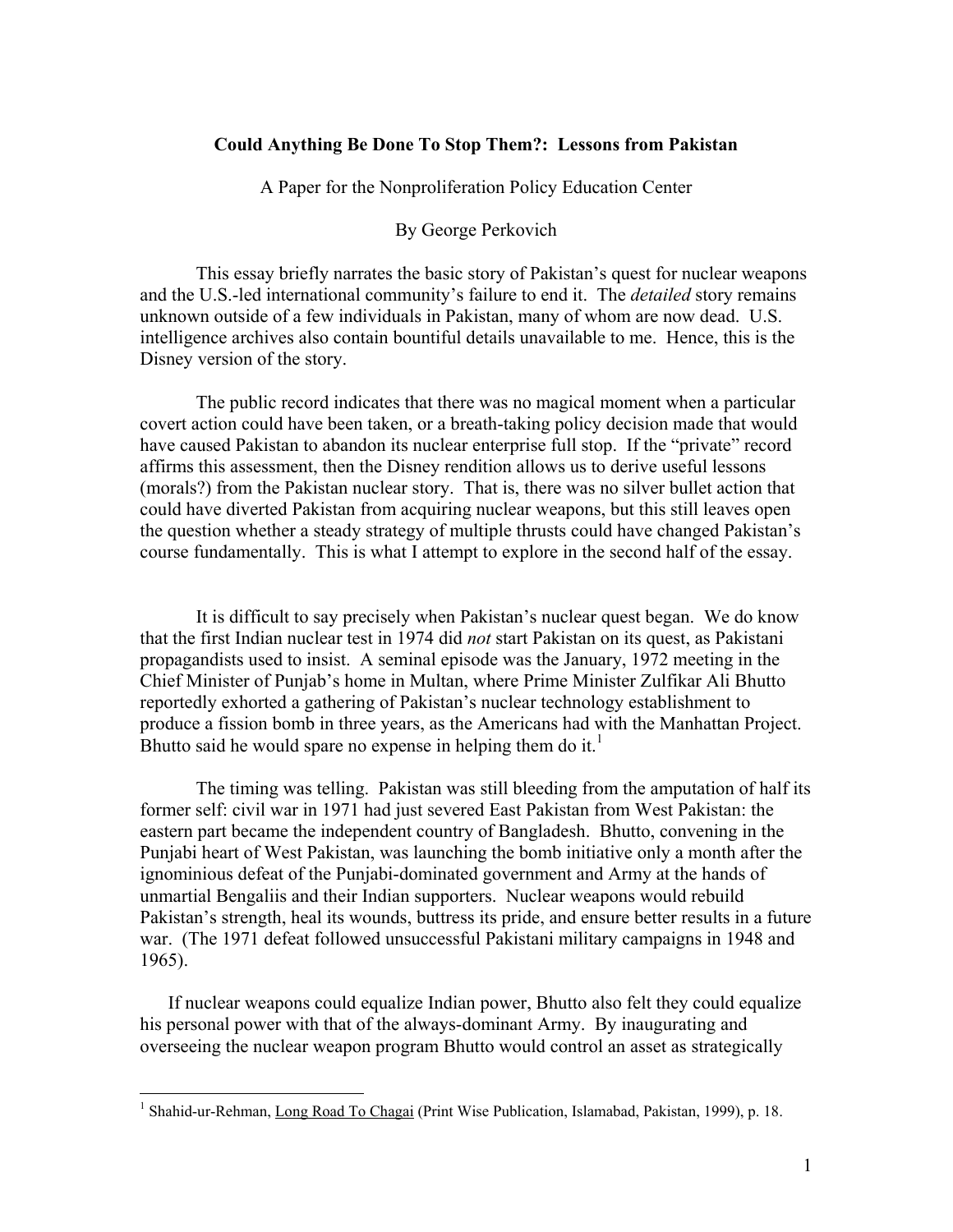meaningful as the instruments controlled by the Army, a form of internal balance-ofpower politics.

But a wrinkle should be added to the story here, a bit of back-story. In October 1964, China conducted its first nuclear weapon test. Days later, on October 24, the chairman of the Indian Atomic Energy Commission, Homi Bhabha went on All-India radio and gave his countrymen a professorial lesson that "atomic weapons give a State possessing them in adequate numbers a deterrent power against attack from a much stronger State." He mentioned the remarkably low cost of a stockpile of fifty "atomic bombs" -- \$21 million, an example of the perennial false salesmanship of the Indian nuclear establishment – and described benign uses of peaceful nuclear explosives as well. Bhabha concluded his broadcast by urging the great powers to pursue nuclear disarmament in order "to create a climate favourable to countries which have the capability of making atomic weapons, but have voluntarily refrained from doing so."<sup>2</sup> [Perkovich, India's Nuclear Bomb, p. 68] Bhabha's broadcast clearly intimated that India could build nuclear weapons if it wanted to, and that it would be cost effective to do so. He intended both to reassure the Indian public and to prompt political leaders to support whatever initiatives he may have then wished to pursue. Bhabha died 14 months later, but not before winning prime ministerial authorization to begin design work on peaceful nuclear explosives.

However, Bhabha's message to reassure a *domestic* audience shaken by China's nuclear achievement also was heard by an *external* audience, Pakistan. In terms of power, Pakistan was to India as India was to China. Bhabha's implicit recommendation for India to balance China made sense for Pakistan to balance India. Zulfikar Ali Bhutto listened to Bhabha's broadcast and became convinced that India was going to build the bomb and Pakistan would have to follow suit in order to deter its more powerful and domineering neighbor. Bhutto was then a minister in President Ayub Khan's cabinet. He and other Pakistani elites had noted Bhabha's broadcast and subsequent claims that India could make a bomb in eighteen months if it wanted to. As I detail in *India's Nuclear Bomb*, a British journalist in early 1965 reported "deep anxieties….in the key ministries in Rawalpindi – particularly at Defence – over the possibility that 110 million Pakistanis will wake up one fine morning in the latter half of 1965 to learn from Radio Delhi that India has become the world's sixth nuclear Power."<sup>3</sup> It was in this article by Patrick Keatley, in 1965(!), that Bhutto uttered his famous statement: if India got the bomb "then we should have to eat grass and get one, or buy one, of our own."

This back story further informs the subsequent Pakistan nuclear narrative. In early March 1965 Ayub and Bhutto had met Chou En-lai in Beijing. At this meeting -- Bhutto hinted in testimony in his 1977 trial -- he sought China's help in acquiring nuclear weapons capability. Bhutto's reliability deserves to be questioned, but we do know that China eventually provided fulsome assistance to Pakistan.

1965 also brought a war that foreshadowed how nuclear weapons capability would embolden Pakistani leaders to escalate efforts to wrest Kashmir away from India. I

<sup>&</sup>lt;sup>2</sup> George Perkovich, <u>India's Nuclear Bomb</u> (University of California Press, 1999), p. 68.

 $3$  Ibid., p. 108.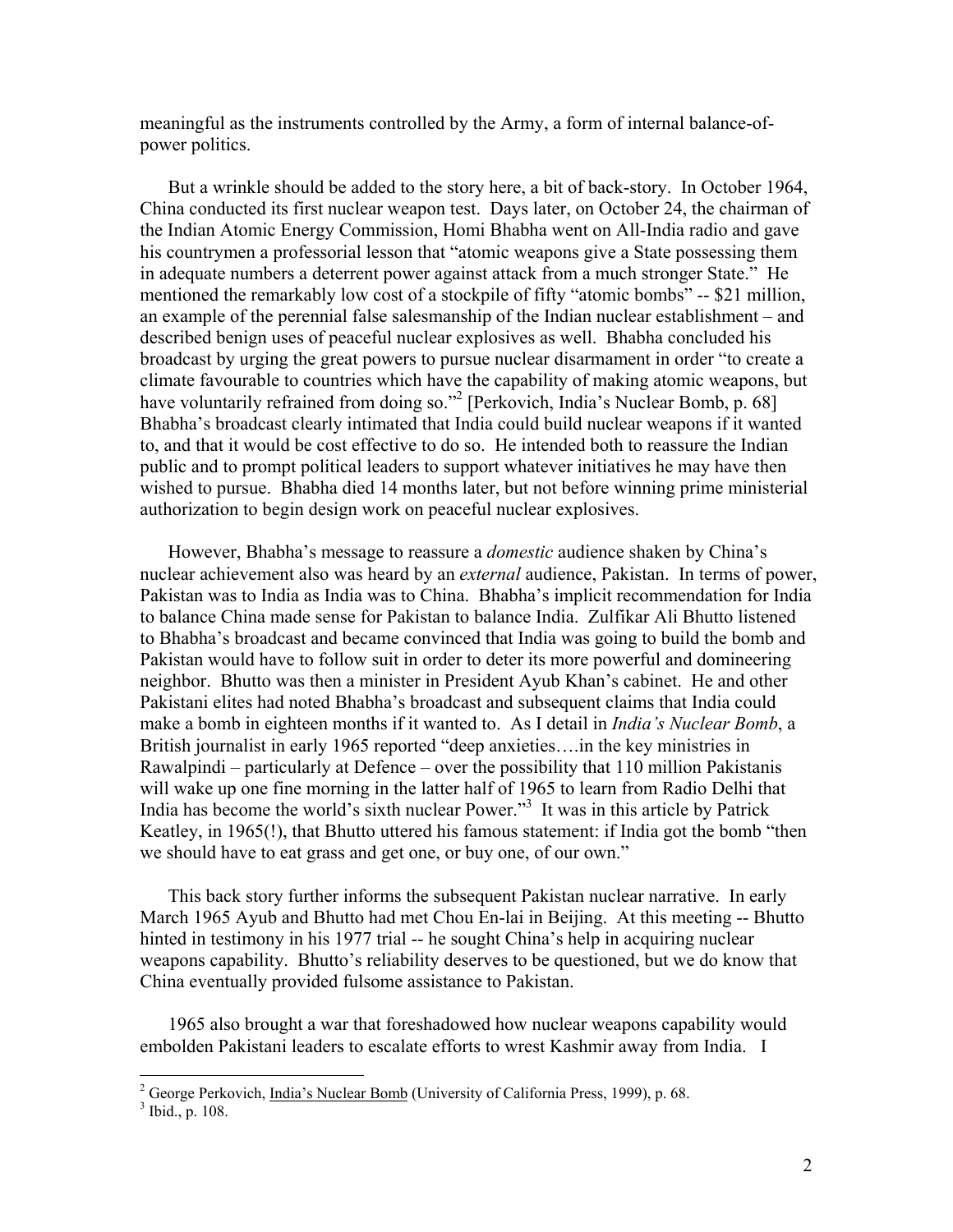believe, but cannot prove, that Pakistan initiated the 1965 war to take the Kashmir valley from India before India acquired nuclear weapons, which Ayub and Bhutto feared would be sometime in the next year. Given how focused Bhutto and others were on the feared Indian rush to build the bomb, and the deterrent effects an Indian bomb would have on Pakistan, it is inconceivable that this factor did not enter into the Pakistani decision to launch the 1965 war. After Pakistan acquired basic nuclear explosive capability in 1987 it was emboldened in 1989 to invest heavily in a sustained insurgency against Indian occupation of Kashmir. And then, after the tests of 1998, the Pakistan Army still more boldly wrested away a chunk of Indian-held territory near Kargil.

 To sum up this first Act, then, we see that Pakistani leaders' obsession with stymieing or besting India, and proving their nobility by taking the Kashmir Valley from it, determined that the first hint of India's acquisition of nuclear weapon capability would drive Pakistan to match. Nuclear weapons would be the ultimate equalizer, the denier of Indian superiority, the proof of Pakistani mettle and durability. As long as the Pakistani (largely Punjabi) obsession with India would remain, the determination to acquire an equalizer to its power would be unstoppable. And the depth of the desire and the importance of the object desired meant that deals would be sought and made with China and anyone else who could help to acquire nuclear capability, by hook or by crook. It is nearly impossible to conceive how the Pakistani obsession with equalizing India could have been temporized by the U.S. or anyone else, and how once India pursued nuclear weapon capability Pakistan could have been persuaded not to follow.

When the nuclear quest officially began in 1972, the technical leaders initially sought to follow something like an Indian model by using international nuclear cooperation to develop a large peaceful nuclear complex that would include plutonium reprocessing. One of Pakistan's major shortcomings was the lack of highly trained scientists and engineers. International cooperation would be necessary not only to acquire technology but also to develop cadres of engineers. By 1973, after an earlier dalliance with the United Kingdom Atomic Energy Agency, the Pakistan Atomic Energy Agency contracted with a Belgian firm to secretly build a pilot-scale reprocessing plant in Pakistan, which eventually became known as PINSTECH.<sup>4</sup> This plant was not sufficiently large to be the source of an ambitious nuclear weapon capability, but cooperation in building and operating it could prepare Pakistani cadres to scale up a reprocessing program later. Pakistani nuclear officials also entered negotiations with France to acquire an industrial-scale reprocessing plant. Pakistan hoped to obtain the facility free from safeguards, a possibility insofar as France had not yet signed the Nuclear Nonproliferation Treaty and therefore was not legally obligated to insist on safeguards at plants it cooperated in building in other countries. But the talks proceeded slowly and fitfully.

 The initial plan, at least as it was related to me years later by the then-Chairman of the Pakistan Atomic Energy Commission, Munir Ahmad Khan, was not to divert or misuse foreign-supplied reactors and a reprocessing plant to produce nuclear-weapon fuel, but rather to use the know-how gained from this cooperation to indigenously produce

 4 Ur-Rehman, op. cit.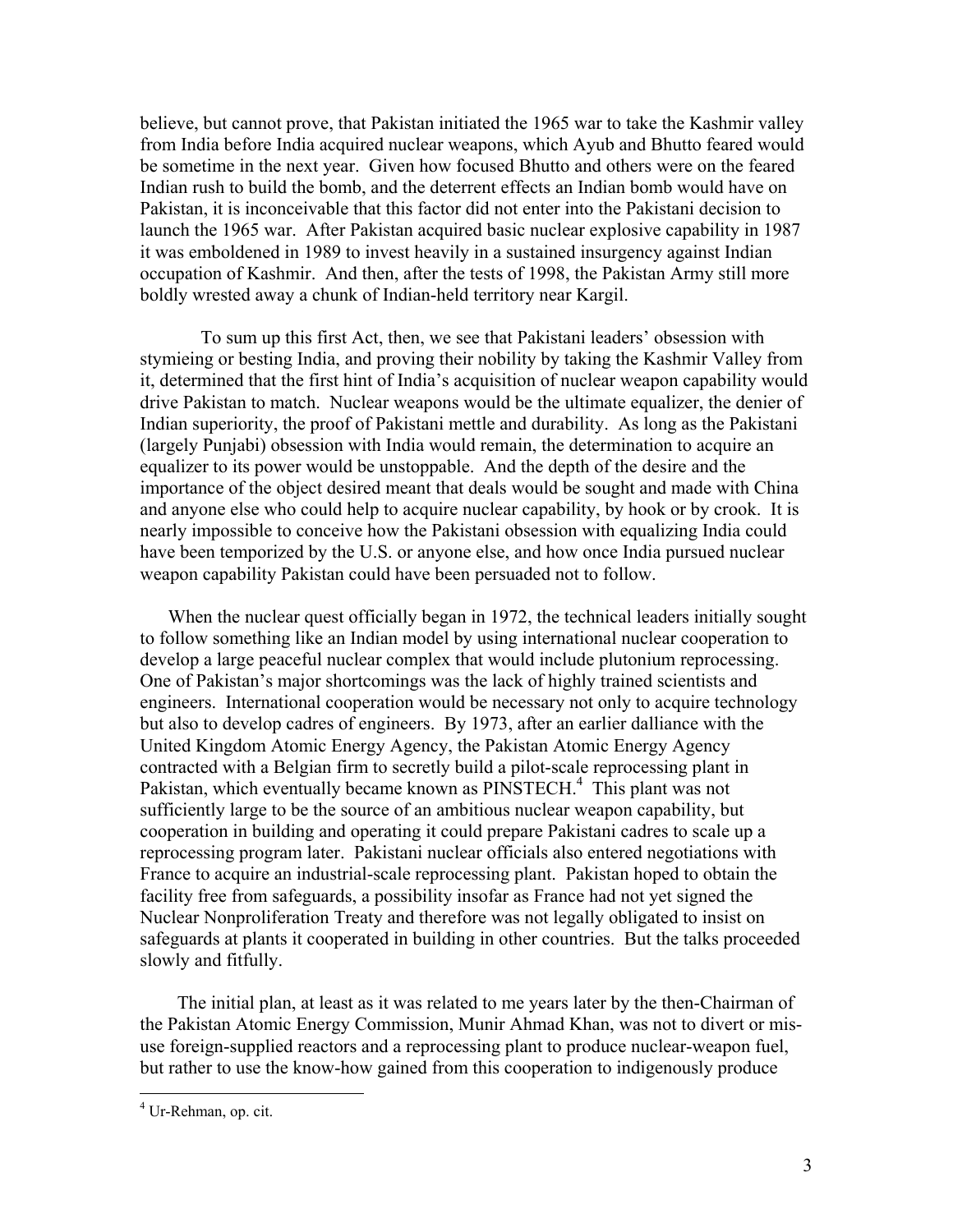parallel capabilities that could yield a bomb. It is probably more accurate to say that Pakistan was planning to use whatever assistance it could get away with using to acquire material for a bomb, and if it could be done via the French-supplied plant, it would, and if somehow material could not be diverted, then Pakistan would use the knowledge and contacts gained to build their own means later.

But Pakistan was not India, and an Indian-sized and paced nuclear program was infeasible for Pakistan. Moreover, the world after the Indian test of 1974 was not the world in which the U.S., Canada and others had supplied India with the reactor, heavy water, and reprocessing plant it used to produce its first nuclear explosive. Pakistan got bounced in the wake of the Indian test. The world's advanced nuclear technology states were now moving to tighten controls on exports of reactors, reprocessing plants and other sensitive technologies and know-how. Plans to develop a large nuclear establishment with foreign help and then build off it a weapon capability became much less promising. All the more so given that Pakistan had no remotely feasible economic rationale for needing the plutonium reprocessing plant it had contracted the French state-backed firm, Societe Generale Nucleaire, SGN, to build. In 1975, Prime Minister Bhutto evinced frustration at the slow pace of negotiations with the French over the reprocessing plant. The French were now insisting that Pakistan implement IAEA safeguards on the proposed facility.

The Indian test also reduced the appeal of the plutonium-route for Pakistan, given the amount of time it would take to build a production reactor and a reprocessing plant even if foreign cooperation was forthcoming. Pakistani leaders psychologically could not wait.

Prime Minister Bhutto therefore must have been highly receptive when a Pakistani engineer residing in Holland wrote him in 1974, after the Indian test, offering his services to Pakistan's nuclear program, particularly in the area of uranium enrichment. Bhutto responded by inviting Khan to meet the next time the latter was in Pakistan, which happened in December 1974. A.Q. Khan began what became a vicious rivalry by denouncing Munir Ahmad Khan's leadership of the nuclear program and his plans to base it on plutonium. Bhutto invited A.Q. to return to Pakistan and lead a uraniumenrichment effort, which Khan did in January 1976, as the plutonium route was looking more difficult.

A.Q. Khan is now a household name around the world, but he was a nobody when he departed his Dutch engineering firm, FDO, and returned to Pakistan to begin an illustrious proliferation career. Open sources do not specify which logistical means he used, but Khan provided to Pakistan blueprints for a URENCO uranium enrichment plant and, according to Shahid-Ur-Rehman, components of at least one centrifuge. In this sense, Khan himself was the first model for the proliferation network he later famously established, many of whose key personnel are/were based in Europe.

While A.Q. Khan was making his plans to return to Pakistan, Prime Minister Bhutto visited Washington in 1975 to play a game that the U.S. and Pakistan have repeated many times since. Bhutto knew that many people, especially Realists such as Secretary of State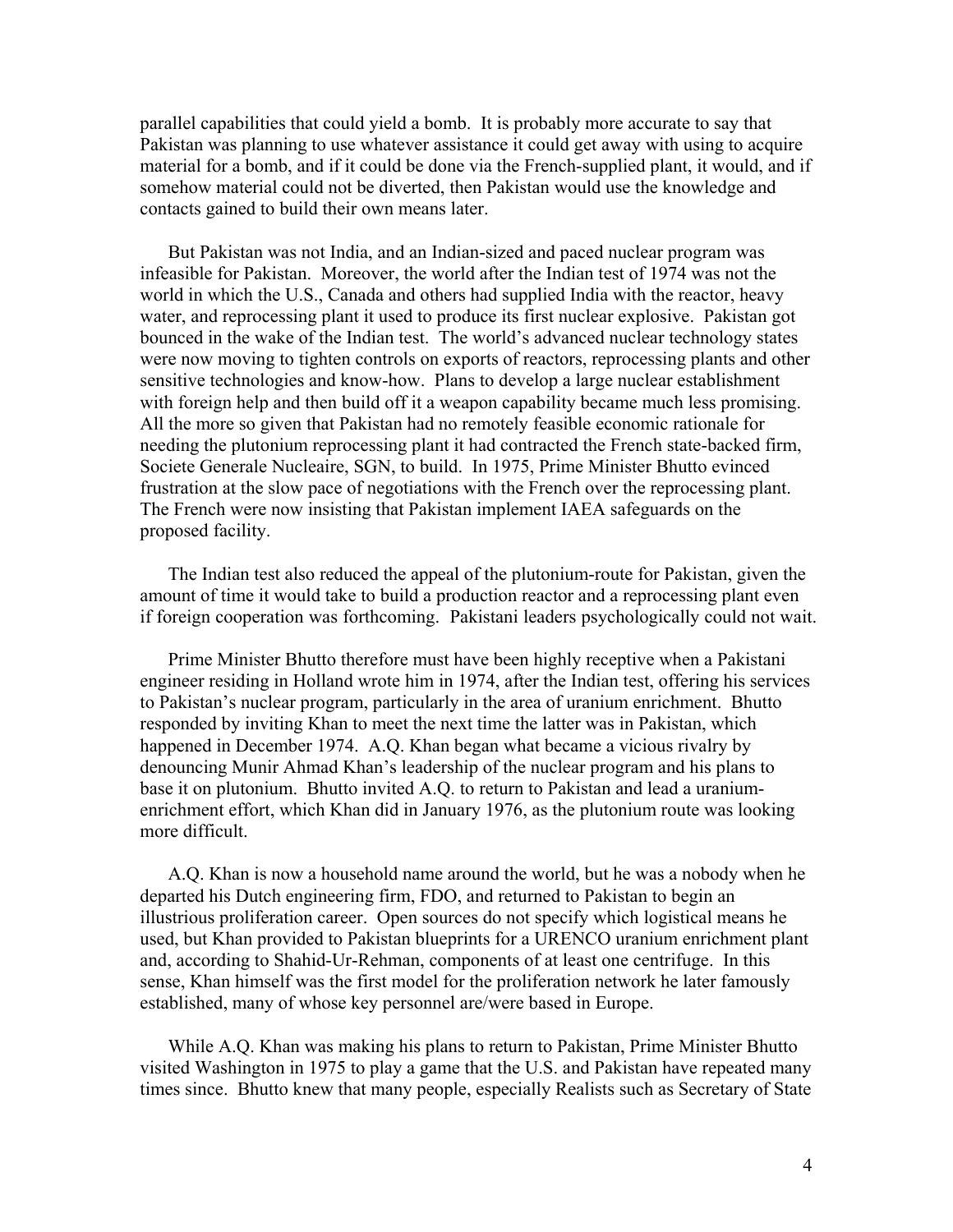Henry Kissinger, would expect Pakistan to build nuclear weapons after India's test. As Bhutto departed Pakistan he told the press that Pakistan's nuclear weapon policy was "under constant review" and depended on whether the U.S. would help Pakistan acquire sufficient conventional weapons to obviate the need for nukes. In Washington, Bhutto duly leveraged the promise of nuclear restraint for renewed U.S. arms sales. (The U.S. had cut off such sales since the 1965 war). American officials were not completely naïve. They sought a promise from Bhutto that Pakistan would "forego or at least postpone development of a nuclear explosion option," in the words of a draft State Department memo.<sup>5</sup> Bhutto obliged by signing a secret note typed on a small piece of stationary promising that in "developing its nuclear technology, Pakistan would not divert any of its urgently needed development resources to the expensive efforts required to produce a nuclear explosion provided its defence in the conventional field is assured.<sup> $n\ddot{\text{o}}$ </sup> Here U.S. officials were completely naïve if they thought that this formulation – or any promise, really – would in any way slow the Pakistani nuclear effort. Pakistani leaders, like those in many countries, have always thought (or been told) that nuclear weapons are inexpensive, the biggest bang or strategic asset for the buck. Moreover, if Pakistan did not lower its already paltry development spending in order to finance the bomb program, it would meet these terms. Furthermore, Pakistan was soliciting Arab states such as Libya and perhaps Saudi Arabia to underwrite the nuclear program, much as it later would sell nuclear assets to help pay for strategic programs. The best that can be said for the U.S. here is that its officials were probably willingly duped by Pakistani leaders, much as they are today.

 Notwithstanding Bhutto's meaningless promise, Pakistan was gearing up to launch an enrichment program that would proceed as fast as its procurement and engineering efforts would allow. To the extent that he was trading time for military cooperation and good will, Bhutto, like Iranian officials today, was cunningly selling the liability of his state's technical program as an asset. Pakistan could not technically go faster, but it could be paid off for promising to go slow.

 Meanwhile, the U.S. was pressing hard to minimize, if not eliminate, the threat posed by the French-Pakistan reprocessing plant. Pakistani officials had not intended this plant to be a decoy, but in some ways it was becoming one, while the real action was in the enrichment field. Bhutto visited Paris in late 1975 and encountered stiff insistence that Pakistan accept safeguards on the proposed plant. By early 1976, the Ford Administration was openly pressing Pakistan to abandon the bid for the plant and France to pull out of its agreement to provide it. Pakistan had retroactively in 1976 announced plans to build eight nuclear power plants that would give a technical-economic rationale to the reprocessing plant. (This resembles Iran's announcements of reactor building plans after its otherwise alarming uranium enrichment and heavy water production plants were discovered under construction in 2002). The U.S. encouraged Canada to use its leverage as supplier of Pakistan's KANUPP reactor near Karachi to press Pakistan to drop its reprocessing plans.

 $\overline{a}$ 

<sup>5</sup> Perkovich, op. cit., p. 195.

 $<sup>6</sup>$  Ibid.</sup>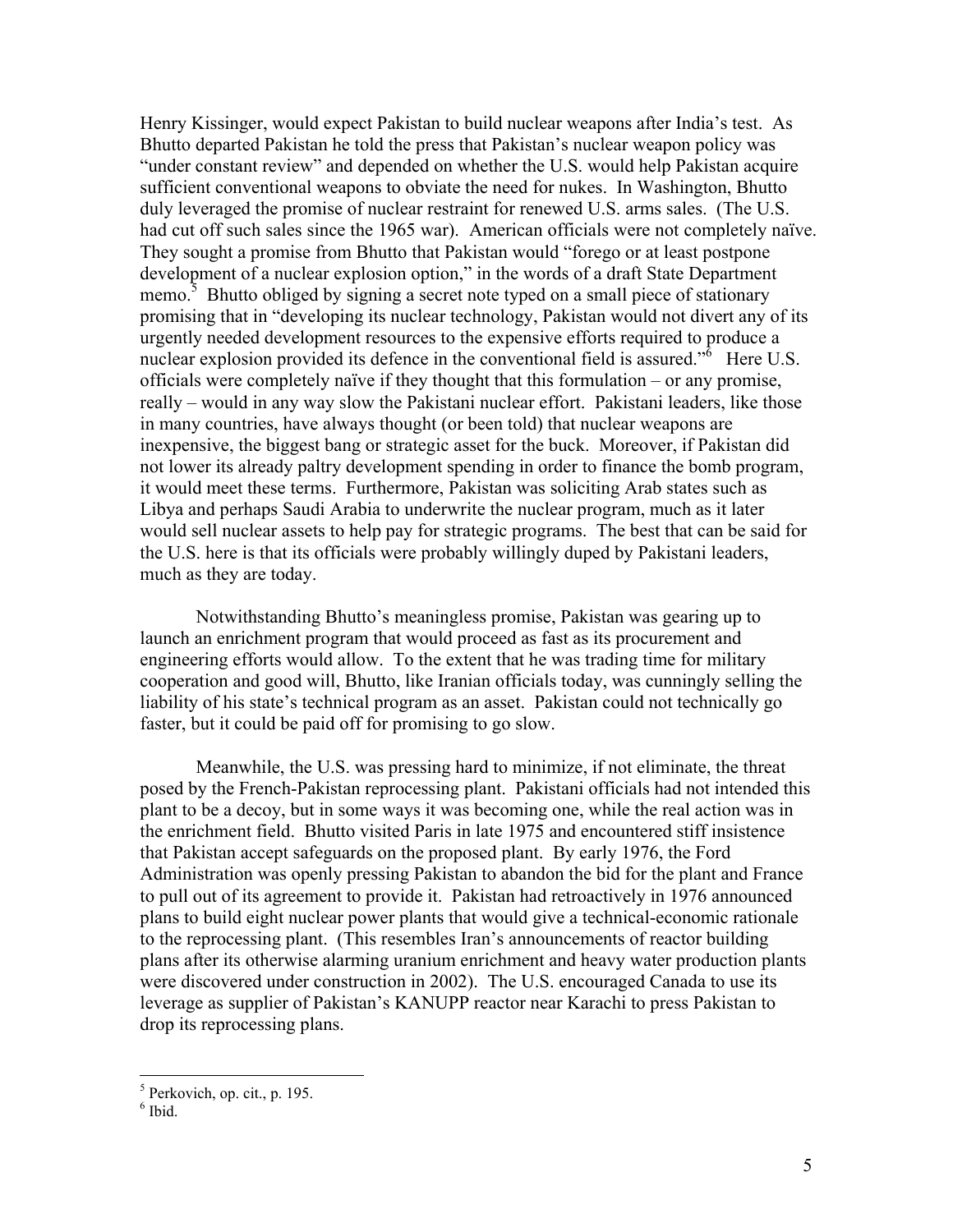Nonetheless, France and Pakistan proceeded with the reprocessing plant deal in March of 1976, as Pakistan capitulated to France's late insistence that the plant operate only under IAEA safeguards. In August, as Secretary of State Henry Kissinger was visiting Pakistan, the U.S. offered to sell Pakistan A-7 attack aircraft if Islamabad would agree to abandon the reprocessing plant deal with France. The multilateral dispute continued, as the U.S. and Canada pressed Pakistan, and the U.S. pressed France, to forego construction of the plant. In November, the U.S. Defense Department agreed to sell Pakistan 110 A-7 attack planes, contingent on congressional and State Department approval, the latter of which would be contingent on Pakistan's abandonment of the reprocessing plant. (The U.S. was less successful in the 1980s using conventional arms sales to motivate Pakistan to abandon its uranium enrichment program). By December 1976, the French government tried to relieve pressure by announcing it would not supply nuclear reprocessing plants in the future, after the Pakistan project was completed. French officials hinted they would not be displeased if Pakistan canceled the contract.<sup>7</sup> The Canadian government pressed on and announced that it would suspend its nuclear cooperation agreement with Pakistan and not supply uranium fuel for the Karachi Nuclear Power Plant.

1977 brought changes that further dampened enthusiasm for Pakistan's overt nuclear program: General Zia ul-Haq launched a military coup and placed Zulfikar Ali Bhutto in prison, from where he would be hanged in 1979. The U.S. in 1977 also had imposed economic sanctions on Pakistan, invoking the Symington Amendment of 1976, which called for withholding military and economic aid to any country that, without fullscope safeguards, imports uranium enrichment or plutonium reprocessing facilities.

 Throughout this period from 1976 through 1978, the U.S. led the formation of the Nuclear Suppliers Group and, at the instigation of Congress, the passage of legislation that would set tough American standards for nuclear exports, which would then be promoted internationally. The most fundamental rules of what we now refer to as the nonproliferation regime were being established. Central among them was the demand that states receiving international nuclear technology or material should put all of their nuclear facilities under safeguards, not merely the facilities to which assistance is directed. If upheld, such a fullscope safeguards rule would deprive Pakistan of the sort of assistance its initial nuclear plans counted upon, much as India's had. Fortunately, for Pakistani bomb seekers, however, A.Q. Khan already had stolen foreign assistance. Khan also had brought with him valuable knowledge of individuals and businesses that could supply components for a centrifuge plant. Thus, as the elements of the nonproliferation regime slowly took shape, Pakistan was already tunneling around them. (The fullscope safeguard requirement was not adopted by the Nuclear Suppliers Group until 1992, although it became part of U.S. law in 1978.)

 In August, 1978, with growing U.S. pressure and doubts about Pakistan's intentions, France revoked its nuclear cooperation contract with Pakistan. The French decision reflected not only appreciation of the dangers of nuclear proliferation, and the

1

<sup>&</sup>lt;sup>7</sup> Information Bank Abstracts, New York Times, 31 December 1976; in Lexis-Nexis Academic Universe, 31 December 1976, http://web.lexis-nexis.com.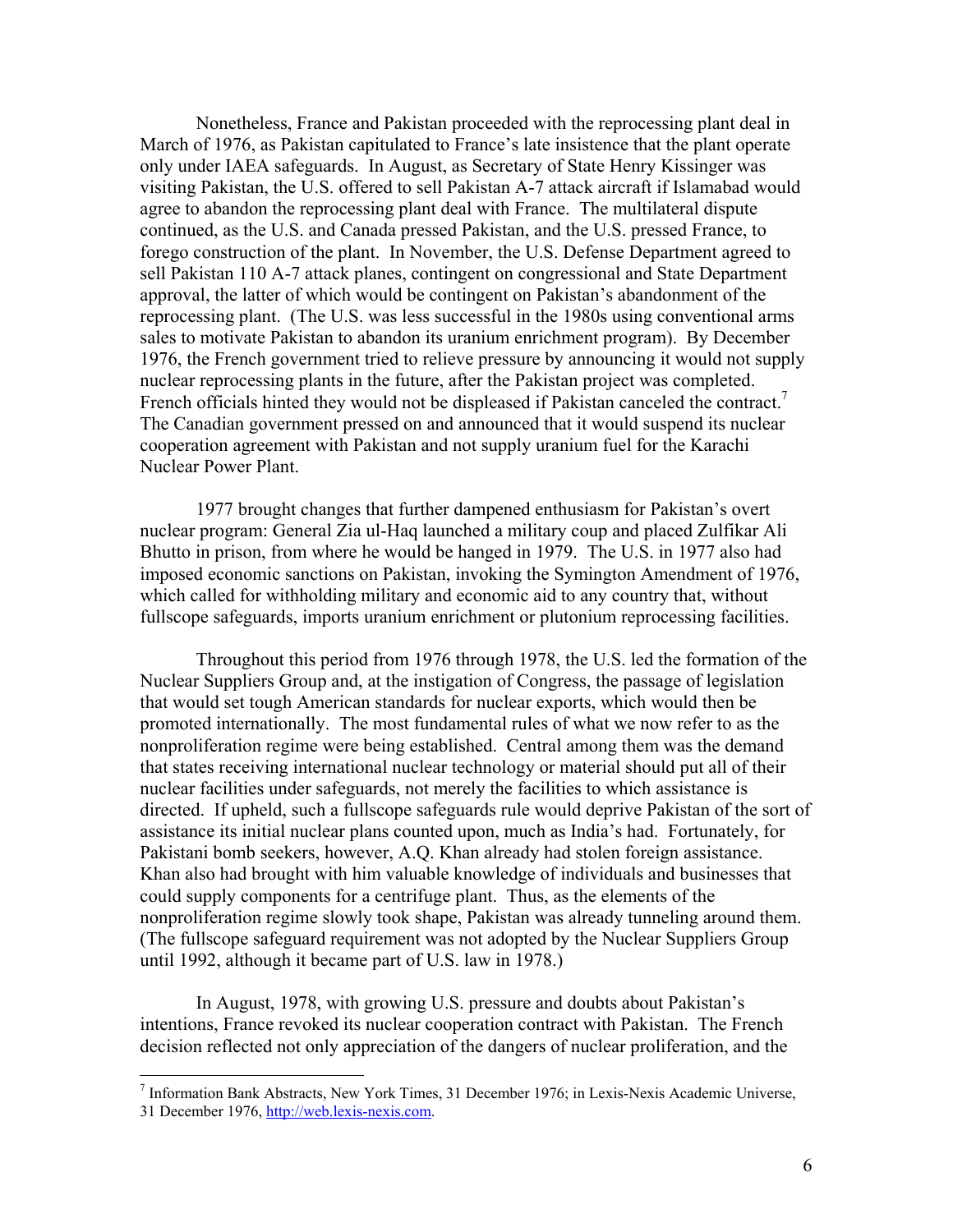effects of international pressure and the loss of civilian government in Pakistan, it also stemmed from internal political dynamics as the deal's chief high-level proponent, Prime Minister Jacque Chirac had stepped down, leaving the more skeptical President Valery Giscard d'Estaing a freer hand to terminate the contract.

Meanwhile, for all of the concentration and ultimately successful international effort to persuade France – a modern, Western democracy – from helping Pakistan on the plutonium route to the bomb, Pakistani engineers and procurement specialists raced secretly to build the undeclared enrichment plant at Kahuta.

 In 1979, the Soviet Union invaded Afghanistan. Pakistan became the United States' indispensable partner in compelling the Red Army to leave, an absolute and immediate strategic imperative. In the ensuing years, intelligence services would occasionally report evidence of Pakistan's further progress in acquiring nuclear weapons capability, but Pakistan's indispensability on the frontline of the Afghan war immunized it from severe punishment or pressure. It is important to remember that the Pressler Amendment of 1986 was encouraged by the Reagan Administration as a means to deflect Congress (encouraged indirectly by Israel) from imposing serious sanctions on Pakistan over its nuclear weapon program. The Amendment forestalled sanctions as long as the president could certify that Pakistan did not possess a nuclear explosive device. From 1986 through 1989, the president made this certification annually, to the discomfort of some nonproliferation officials who felt that intelligence and veracity were contorted beyond recognition to do so. And then, once the Soviet forces had been fully withdrawn, and the Berlin Wall had fallen, in 1990, President Bush acknowledged that he no longer could certify Pakistan's non-possession of a nuclear explosive. Major sanctions were imposed on Pakistan.

 It was too little too late, however. Pakistan already had achieved a rudimentary nuclear weapon capability in 1987.

 The 1990s were in many ways a lost decade for Pakistan and for U.S. relations with it. The Pressler sanctions hastened the practical withdrawal of the U.S. from Pakistan. To Pakistanis – of all classes – the U.S. was now acting like an abusive, arrogant man who seduced and lavished gifts on his mistress when he was desperate in the 1980s and then discarded her when his fortunes improved with the Soviet Union's demise. Being sanctioned across the board for a nuclear weapon program that the U.S. had indulged as long as it was convenient, Pakistanis lost what little sense of propriety they felt toward international nonproliferation rules. The A.Q. Khan proliferation network flourished. And while we may never know the degree to which Pakistani state officials at high levels knew about this proliferation, it's safe to believe that their contempt for the discretionary way the U.S. had applied proliferation sanctions to Pakistan made most of them undisposed to lose sleep over whatever norms and rules the Khan network was transgressing. These were norms and rules that tolerated (if not tacitly endorsed) Israel's possession of a nuclear arsenal, treated China's nuclear activities inconsistently, and had been switched on and off toward Pakistan as it served U.S. interests.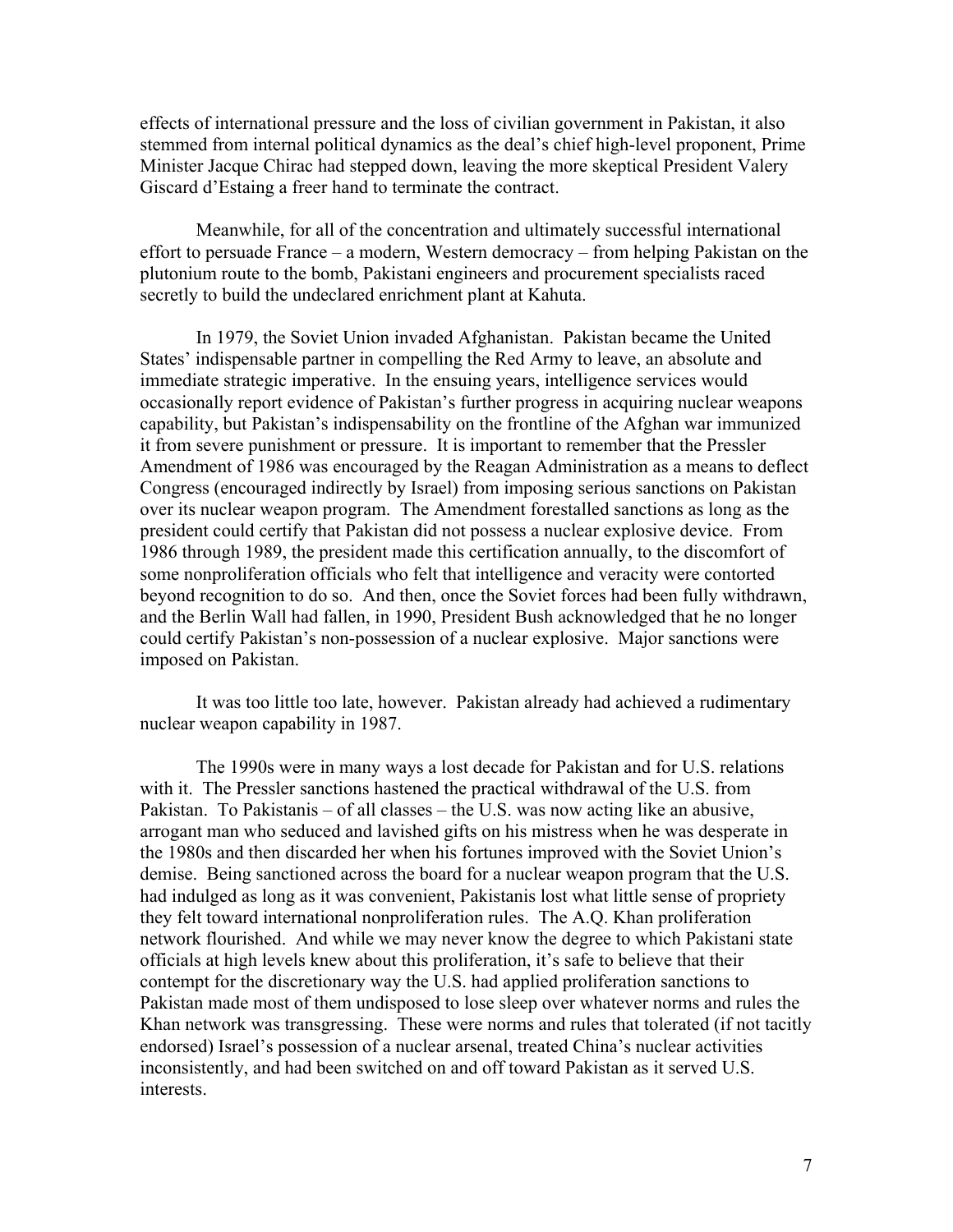As the U.S. sanctioned itself out of Pakistan and basically ignored Afghanistan, Pakistani intelligence was cultivating the Taliban. The freedom fighters of the Afghan War were becoming the Taliban and Al-Qaeda of 2001. This dangerous effect of nonproliferation sanctions need not have arisen – the U.S. could have stayed involved at least in Afghanistan – but the tendency of sanctions to isolate the sanctioner – the U.S. – from the targeted country needs to be considered more openly.

 In May, 1998 Pakistan followed India and tested nuclear weapons (though the number of devices actually detonated is unclear from open sources). One could recount this episode in detail – who argued against testing, what the U.S. offered Pakistan not to do it, how Pakistani intelligence fabricated reports that Israel was about to launch preemptive airstrikes against Pakistan's nuclear assets. But the key point is simple: Pakistan's obsession with matching India overrides all else, so there was no way Pakistani leaders would not test. The most telling thing to note is that India claimed to have tested five nuclear devices (on May 11 and 13) and Pakistan claimed that it had detonated six. Mythology is more important than veracity: the myth that Pakistani leaders seek to maintain is that anything India can do, they can do one better.

 Importantly for our story, the nuclear tests of 1998 strengthened the logic established in 1989 of nuclear weapon capability shielding low-intensity warfare. The Pakistan Army was now emboldened by the public demonstration of Pakistan's nuclear weapon prowess to infiltrate and take a piece of Indian-held Kashmir, begetting the Kargil War of 1999.

This invites a provocative argument: if the U.S. did not try hard enough to stop Pakistan's nuclear weapon program, placing other objectives higher, the same can be said for U.S. and international interactions with Pakistan over the Kashmir conflict and the terrorist tactics used therein (still today). Indeed, the two phenomena or threats are related. Pakistan's nuclear weapons provide deterrent cover for the insurgency/terrorism it has nurtured. Once nonproliferation sanctions had been imposed, there were few other policy options open to the U.S., and it basically withdrew, leaving the Pakistani relationship with terrorist organizations unaddressed. In hindsight, the two threats – proliferation and terrorism – should have been treated together, and the effect of sanctions in removing the U.S. from the scene should have been analyzed more carefully. The key challenge – which was overlooked or dodged – was and still is to reduce the Army's dominance of Pakistani politics, economics, and ideology, because the Army's obsession with bleeding India produces the security threats that Pakistan poses to the U.S. The situation today in Iran may pose a similar challenge – proliferation emboldening Iranian actors to increase support for insurgents/terrorists in Israel and Lebanon – while the U.S. has long sanctioned itself out of any relationship with Iran.

 Thoroughness argues for extending the story and describing how Pakistan has continued to expand its stockpile of fissile materials, now including plutonium, and how its arsenal has grown unabated and in parallel with advances in missile delivery systems. Yet there is little that outside actors could do to channel or abate this activity, other than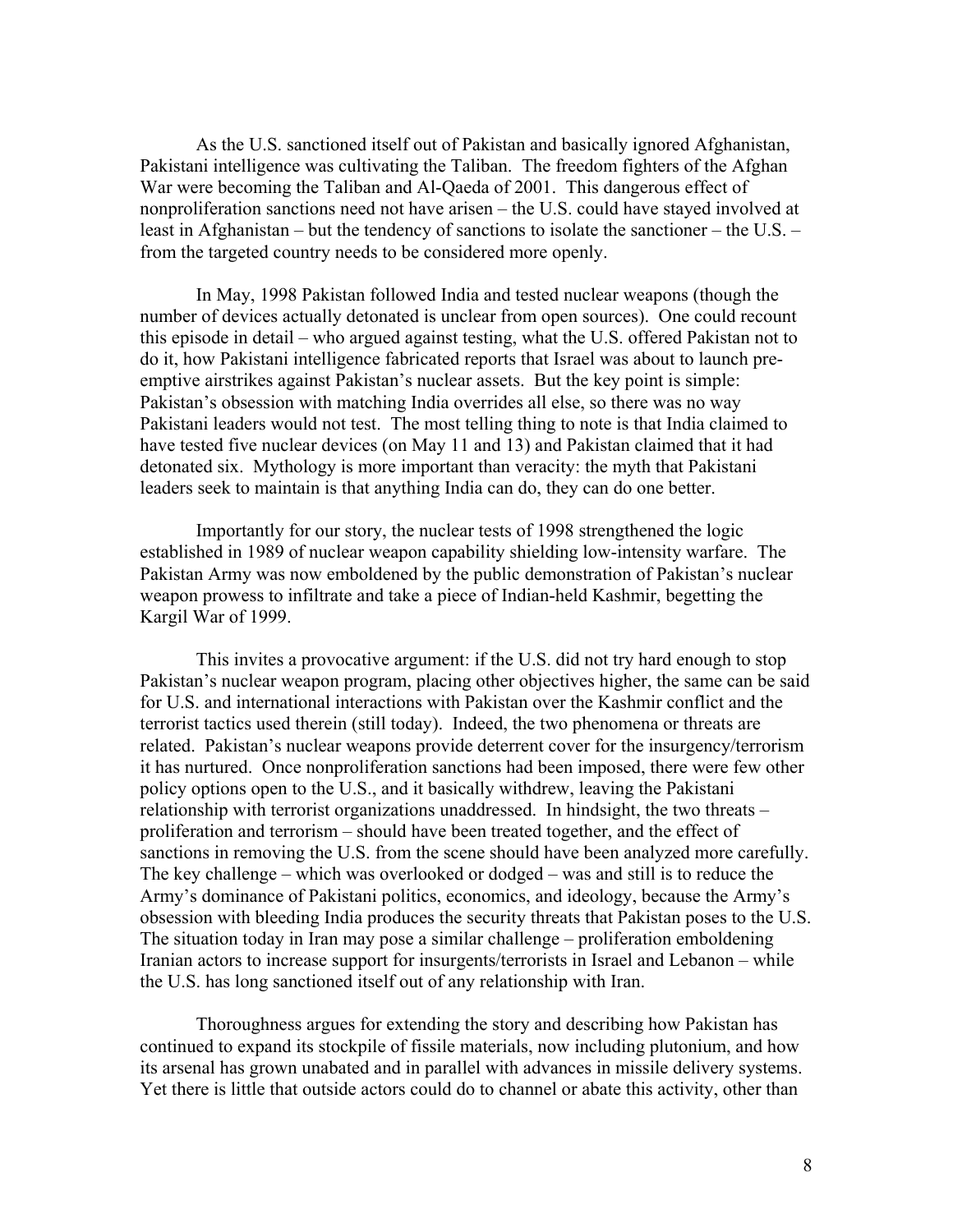promote a global halt to fissile material production and a framework for limiting nuclear and missile arsenals that would include China, which in turn would not participate without the U.S. and Russia agreeing to limit military programs that threaten China.

 Pakistan's management and control of its nuclear arsenal and infrastructure is a more productive object of interaction. There is little one can narrate here based on public sources, other than to say that since 2000, the Pakistan Army under General Kidwai, the man in charge of the strategic forces, has taken great pains to establish systems and procedures to reduce the risk that unauthorized actors could acquire nuclear materials and weapons. At the same time, the Pakistan Army (unlike Indian political leaders) treats its nuclear arsenal as a useable, vital military instrument, and so establishes doctrine and operations to be able to deploy this arsenal quickly and decisively. This preparation to use nuclear weapons necessarily entails risks that could be seen as part of the proliferation problematique.

 Thus, this simplified story ends with a focus now not on preventing Pakistan's acquisition of a nuclear arsenal, but rather on preventing its loss of control over this arsenal. The concern now includes how Pakistan's ongoing imports to sustain its strategic force can be prevented from morphing once again into an export program, a nuclear Wal-Mart. And, less widely appreciated, the Pakistan story should require us to think harder about how to keep Pakistan and Iran and perhaps others from being emboldened to increase insurgent or terrorist activities under the deterrent cover of nuclear weapon capability.

Pakistan's nuclear experience and the effects of the United States' and other actors' efforts to shape it offer many lessons. Specifying what one wants to learn can illuminate the nature of the proliferation challenge. The following are questions that lead the inquiry in diverse directions.

- 1.1. What does the Pakistan case teach about why countries seek nuclear weapons?
- 1.2. What does it teach about whether and how countries can be *persuaded* to abandon the *desire* to acquire nuclear weapons?
- 1.3. What does the Pakistan case teach about the feasibility of *blocking states from acquiring* nuclear weapons and the means of such prevention?
- 1.4. What does Pakistan teach about the risks and/or benefits of nuclear weapon acquisition, for the acquiring state and for international security? What can be done to lower the risks and raise the benefits?
- Deterrence: if deterrence does not emerge automatically, what are the conditions under which it arises? (This could be a benefit).
- Low-intensity-conflict: deterrence may be created at one level of potential conflict – i.e., major war – but nuclear-weapon-possessing states may be emboldened to undertake aggression at lower levels of conflict thanks to the belief that escalation can be blocked by nuclear deterrence. Such lower levels of conflict can include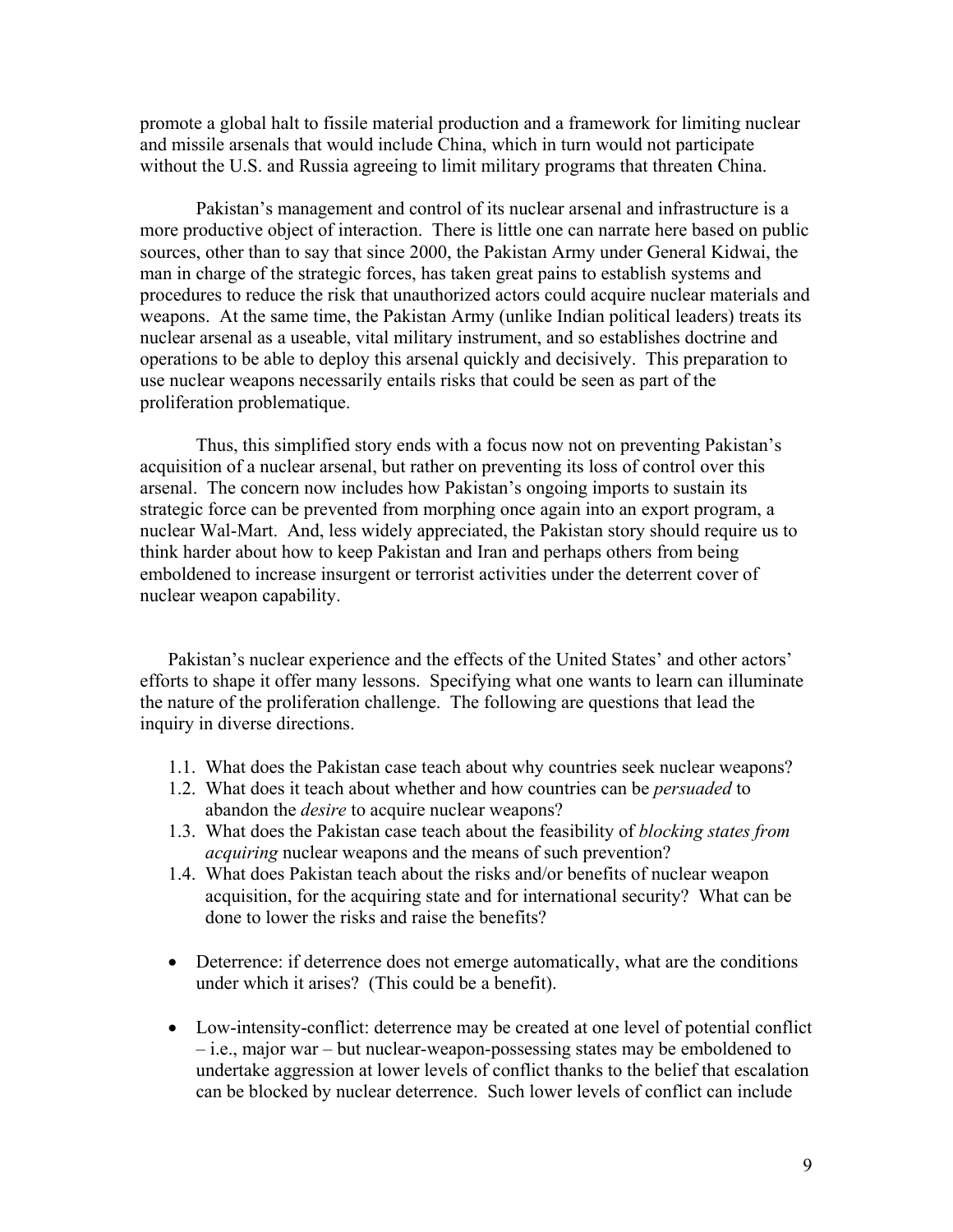support of insurgents, terrorism, or seemingly limited state intervention. Since 1987, Pakistan has undertaken each of these sorts of aggression.

- Onward proliferation: a state's capacity to produce weapon-grade fissile materials and nuclear weapons inherently raises the potential of proliferation from that state to other actors, through acts of state commission or omission of effective controls.
- Domestic politics: acquisition of nuclear weapons may affect the power of ruling regimes and institutions, and/or it may affect the dynamics of political contests within a state. This has many potential implications. For example, if democracy is an antidote to major aggression – the democratic peace theory – but nuclear weapon acquisition helps entrench non-democratic regimes, then proliferation can exacerbate international security via domestic politics.
- Unauthorized use: acquisition of nuclear weapons creates multiple problems of decision making and control. There are risks associated with the acquiring state's goals, decision-making and command and control. There are risks that the state could lose control of nuclear weapons or material to actors that do not share state attributes and could be less deterrable.
- 1.5. Who are the key actors who in the past could have affected Pakistan's nuclear behavior and who might in the future? The U.S. is the principal external actor to be analyzed here, but could U.S. action have been more effective if others had cooperated with it? Who? How?

The narrative half of this essay implicitly answers most of these questions. Let me here treat the most relevant of them explicitly, although briefly so as to avoid repetition.

Conventional wisdom holds that the Pakistan case teaches that a state facing a larger, more powerful adversary, especially one that possesses nuclear weapons, will seek nuclear weapons to protect its security by balancing the adversary's power. I would argue that this proposition is correct (and obvious), but that it misses equally important dynamics. Many states face more powerful nuclear-armed adversaries and do not seek nuclear weapons. And this forbearance cannot be explained by U.S. security guarantees, alliance, or extended nuclear deterrence. The *physical* security variable underlying the Realist conventional wisdom misses the key point about Pakistan. Pakistani elites, particularly the Punjabi-dominated Army, share a political-psychological obsession with proving national self-worth and strength in comparison to India. This obsession with matching, surpassing, or frightening and weakening India made it inevitable that Pakistani elites would seek nuclear weapons if this is what India was doing. No form of security guarantee or military alliance by the U.S. would have kept Pakistan from seeking nuclear weapons.

Pakistan could not be persuaded to give up the desire for nuclear weapons, so the only viable nonproliferation strategy was to block it physically from acquiring the capability to make them. Here the lessons are too numerous and complicated to summarize here. The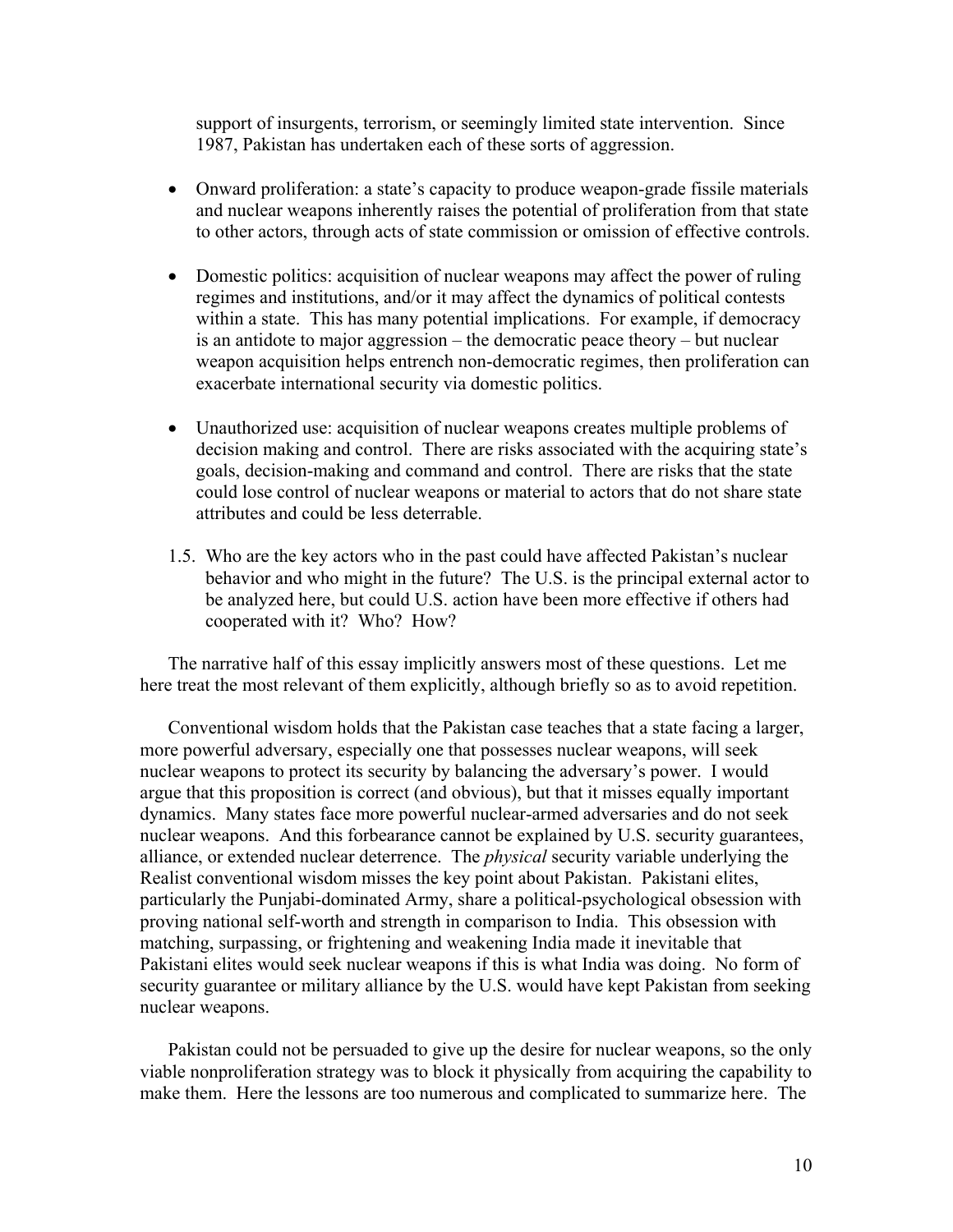foregoing narrative demonstrated how national and international nonproliferation rules could not be negotiated and then enforced quickly enough to keep up with Pakistan's dedicated technology acquisition program. As long as there are multiple technological pathways to the bomb, and new ones that can be discovered, the task of mobilizing governments to devise, negotiate, implement and enforce proscriptions on this or that technology will take so long that smart proliferators will adapt. While the U.S. and Canada spent years pressing Pakistan and France to shut down the plutonium option, A.Q. Khan was secretly importing everything Pakistan needed to enrich uranium. After the international system concentrated on blocking centrifuge proliferation, the Pakistanis beat the system by constantly breaking into smaller sub-components and materials the elements they needed to import. They stayed ahead of the global technology control and customs system.

Pakistan's capacity to avoid physical-denial efforts by the U.S. and the international community does not mean, however, that such denial will not work in other cases. The international community can and should learn much by studying the Pakistani case. Pakistan benefited enormously by not being a party to the NPT: there were not fullscope safeguards in Pakistan, there was nothing like the Additional Protocol and teams of IAEA inspectors roaming around possibly to discover illicit imports. Most importantly, Pakistan was not violating major treaty commitments in acquiring the bomb, so the risks of doing so were much smaller than those facing treaty parties. U.S. intelligence learned that Pakistan was enriching uranium to build the bomb long before Pakistan achieved its goal; it merely learned too late to block key acquisitions of designs and prototypes. Then conflicting interests and Pakistan's NPT-non-member status kept the U.S. from wanting or being able to rally international pressure sufficient to give Pakistan pause.

The one major benefit of nuclear proliferation conceivably would be to create deterrence relationships that lower or eliminate the risk of war between a certain set of adversaries. Kenneth Waltz has been the most illustrious proponent of this view. Indian and Pakistani champions of nuclear weapons celebrated the tests of 1998 by proclaiming that deterrence and stability were now at hand. However they spoke to soon. The two states now may (or may not) have established tacit understanding of the imperative of avoiding war under the nuclear shadow, but they had to experience a war in 1999 and a major crisis in 2001-02 to get there.

 The major problem is that deterrence works best (and perhaps only) if the antagonists accept the territorial status quo among them. If one or more nuclear-armed adversaries does not accept the status quo and instead still harbors ambitions to act physically within the territory held by the adversary, nuclear weapons can embolden the unsatisfied actor to undertake provocations of an intensity low enough that the provocateur calculates will make the victim unlikely to respond massively, for fear of escalating to the possible use of nuclear weapons. This famous stability-instability paradox has operated in Indo-Pak relations since Pakistan first acquired basic nuclear weapon capability in 1987. As long as Pakistan does not accept the territorial status quo in Kashmir, the risk remains. (Similar risks could attend proliferation in the Middle East if acquirers of nuclear weapons identify sufficiently with the Palestinian cause to provide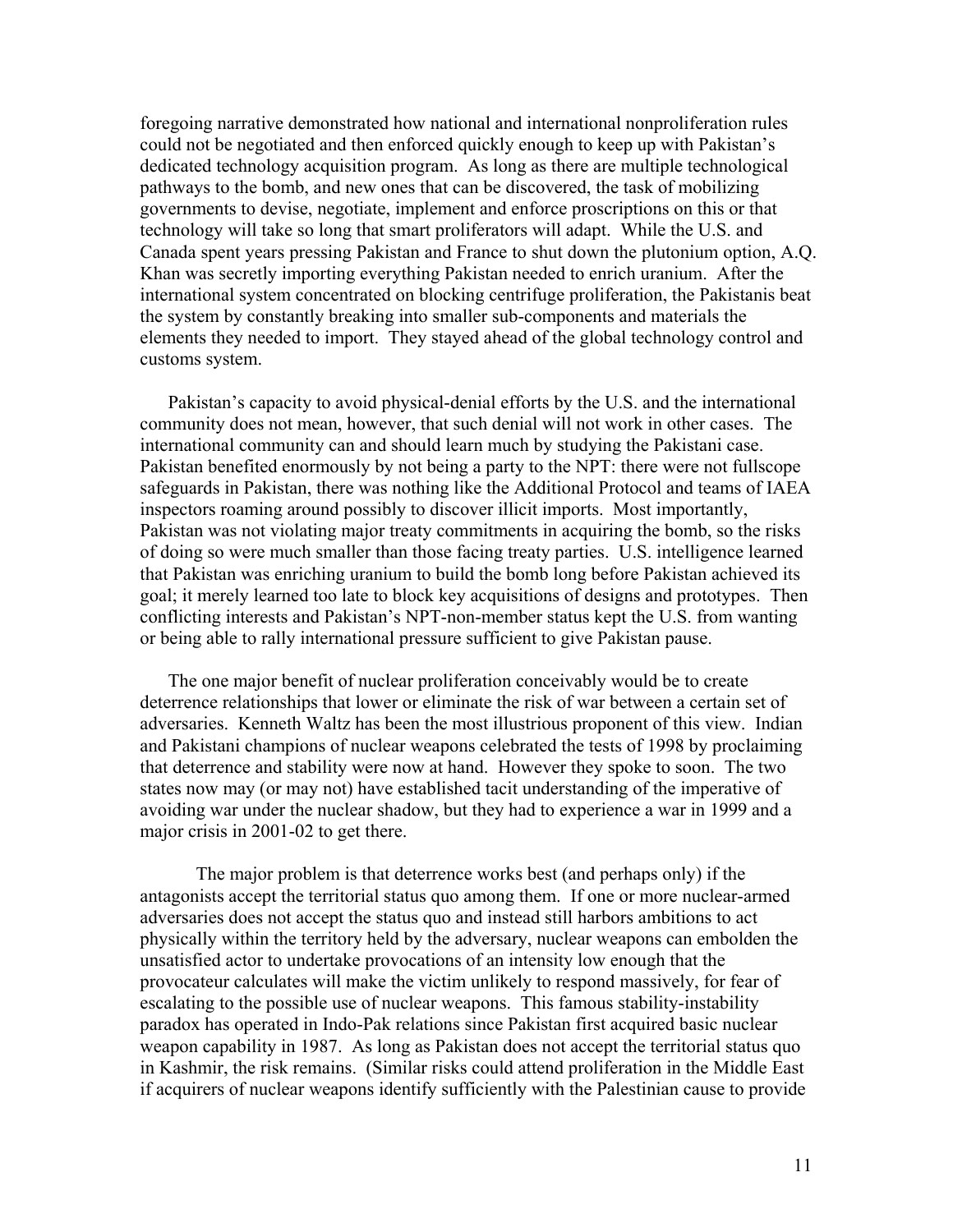a form of extended deterrence to cover actions to wrest away Israeli-occupied territories in the West Bank, Jerusalem, or even perhaps the Golan Heights.)

 The Pakistan-backed insurgency in Kashmir began as the Cold War was ending. With this geopolitical shift, U.S. favoritism toward Pakistan over India would shift, too, and the U.S. and India would gradually grow closer while Pakistan began to be seen in a much more troubling light. Still, the Kashmir conflict has been so intractable, and India has so strongly resisted any mediation, that U.S. officials understandably stayed away from it. Washington could not escape entanglement in the Israeli-Palestinian conflict; if it could stay out of the Kashmir conflict, that would be one less mission-impossible for U.S. officials. The Kargil War under the shadow of possible nuclear escalation forced the U.S. to get more involved. The 9/11 events pushed us farther into subcontinental affairs. But then a tension emerged in U.S. policy: Pakistan's President Musharraf ordered his government to provide enough cooperation in hunting Al-Qaeda and Taliban leaders in Pakistan and the Afghan border areas that Washington was disinclined to push him harder on Pakistan's nurturing (or tolerance) of jihadi groups operating against India in Kashmir and elsewhere. Top U.S. officials are still reluctant to see that Pakistan's nuclear import/export networks, its arsenal build up, the risk of nuclear war, and continued nurturing of terrorist groups are all rooted in Pakistan's refusal to accept formally the territorial status quo between India and Pakistan. Pakistan cannot win by force or negotiation that part of Kashmir that India now controls. But the failure to resolve the matter and formalize the status quo sustains the nexus of threatening actions and actors mentioned above. Washington cannot compel Pakistan to accept the status quo, or India to offer concessions that would better enable Pakistani leaders to do so. The point here is merely that top U.S. officials have never recognized the conceptual and strategic imperative of seeing the connection between these issues and working the problem comprehensively.

 To extend the point, the dangers posed by Pakistan will not be fundamentally reduced if the Army's role in the society and state is not curtailed and a broader civilian elite is developed. In this sense, U.S. proponents of "regime change" as a tool of counterproliferation are correct. Regimes do matter in causing the demand for nuclear weapons, in regulating onward proliferation, and in determining the risks of nuclear weapon use. The military regime in Pakistan has acted the "wrong" way in each of these areas. However, the Pakistan case also shows the limitations of a regime-centered nonproliferation strategy. Technology and materials matter, too, wherever they are, not merely when they are in a state led by "evil-doers." Global rules are necessary to control distribution of technology, material and know-how, and to establish the bases for improved deterrence of proliferation and enforcement against those who violate rules. Double standards undermine the formation and enforcement of rules, in part because they give actors the moral and political license to violate rules that they or their countrymen believe are unfair to their group, be they Pakistanis, Muslims, etc. The existence of proliferation chains also makes universal rule-based approaches necessary, and regimechange strategies insufficient: Pakistan sought nuclear weapons because India did; India sought them because China did and because major powers lorded their nuclear status over countries like India; China sought nuclear weapons because the U.S. threatened it during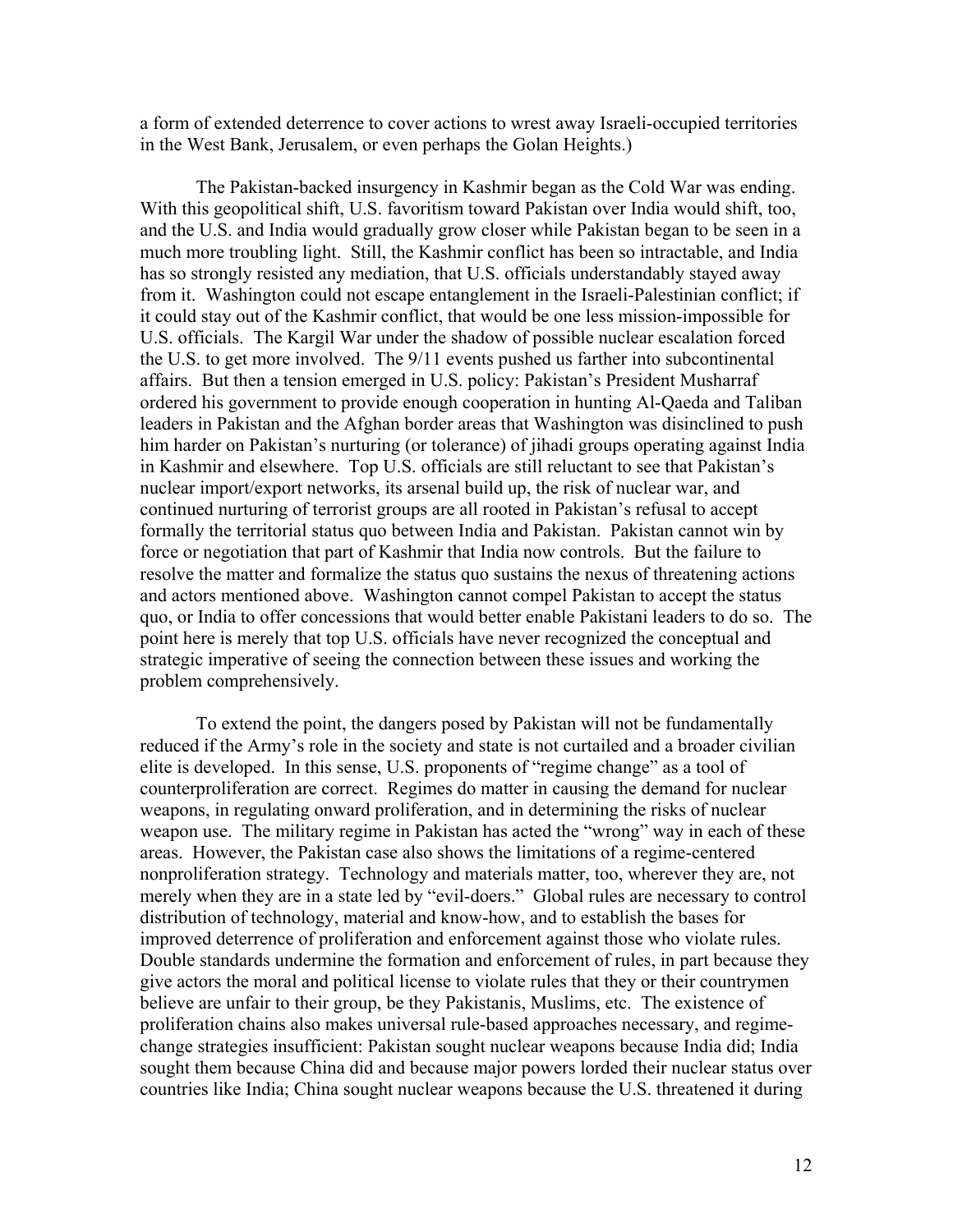the Korean War and Taiwan Straits crisis, and the Soviet Union became a competitor….When causality implicates so many actors, it is untenable to rely on regime change as the central strategy for countering proliferation.

 The Pakistani case alerted the world to the danger of onward proliferation and the risks of multinational networks of individuals, small businesses, and complicit or lax states. Nothing more needs to be said about this here. Many of the necessary policy responses to proliferation networks must occur outside of public view, so it is difficult for me to judge success or failure, especially in U.S. efforts to persuade and/or assist Pakistani officials to preclude repeats of past proliferation episodes. The global environment certainly will affect the prospects of proliferation networks. If international rules will continue to allow states to build new uranium enrichment and/or plutonium reprocessing facilities under national control, then the demand for the services of proliferation networks will grow as will the supply, and the "legality" of new construction one place will help provide cover for component manufacturers and others to conduct illicit trade with lowered risks of detection. There are several proposals for curbing fissile material production and establishing multinational fuel cycle centers. Progress in this direction could partially drain the pool of illicit suppliers.

 Fortunately, history has not provided enough cases of nuclear proliferation to allow useful generalizations about proliferation's domestic political effects. Pakistan has never enjoyed genuine democracy, in part because it lacks the political cultural attributes of democracy. This in turn stems from and reinforces the Army's domination of the state, and of politics and, now, economics. The country will not evolve genuine democracy without the Army's cooperation. It is safe to assume that whatever democratic trends may emerge in some avenues of Pakistani life, the Army will not relinquish its real control over nuclear infrastructure and weapons for as long as one can imagine. Call it Bhutto's irony, but physical control over nuclear weapons is a core measure of power within the state. Bhutto tried to build nuclear weapons to have this power for himself, to balance the Army. The Army hanged him and took over the weapon program and it would likely see retaining ultimate control over nuclear weapons as a final guarantor of its privileged and potent role in Pakistan, even if formal democracy returned.

Finally, while the United States has been the external actor most capable of influencing Pakistan's nuclear choices it has not had sufficient power to impose its will. Pakistan's obsession with India is so great that it would not willingly have abandoned its demand to acquire nuclear weapons to match or surpass India's nuclear capability. To deny Pakistan the opportunity to fulfill its demand would have required at a minimum close cooperation between the U.S. and China. This did not exist during the seminal period when China supplied Pakistan with a nuclear weapon design and other vital materiel and technology and know-how. Thus, while the U.S. could have exerted itself harder in the 1970s and 1980s, it could not have sharply curtailed Pakistan's project without Chinese cooperation. China, in fact, was working in the opposite direction. Other vital assistance to Pakistan came from small-scale technology providers in Europe, the U.S., Canada, and elsewhere. This suggests, at a minimum, that without much more threatening international legal proscriptions, tighter export controls, more effective